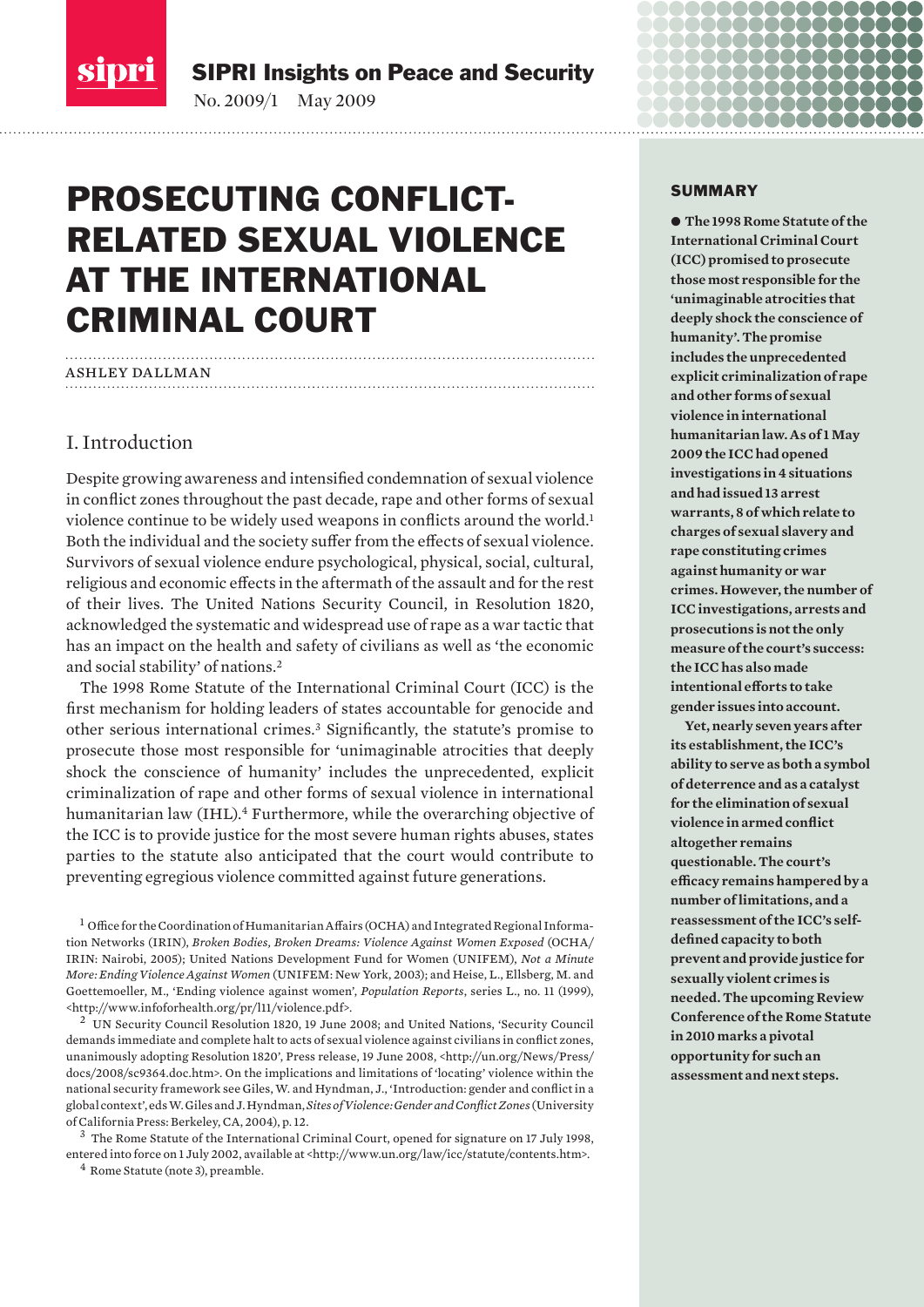Yet, nearly seven years after its establishment, the ICC's ability to serve as both a symbol of deterrence and as a catalyst for the elimination of sexual violence in armed conflict altogether remains questionable. On the one hand, the very existence of the ICC may be reason enough to take a positive outlook on its future in upholding international law and spearheading the prosecution of human rights abuses. On the other hand, the lofty expectations of the Rome Statute may exceed the ICC's ability to carry out its judicial purpose.

Section II of this paper defines sexual and gender violence in the context of conflict and explores its inclusion as a crime as defined by the Rome Statute. Section III analyses the efficacy of the ICC in achieving justice and delineates the actual and symbolic implications of including gender in the Rome Statute and in reframing sexual violence as an international war crime. Section IV explores whether there really is a role for the ICC in preventing sexual violence and proposes next steps. The conclusions are presented in section V.

## II. Background

While 'largely invisible'—that is, unrecognized and unanalysed—until the 1990s, the use of sexual violence during war has remained a historical constant.5 It has been noted that 'the literature is so replete with depictions of rape during war that it is exceptional to read in detail about one (war) without reading about the other (rape)'.6 For centuries, the bodies of unarmed civilians, mostly women and girls, have been turned into 'battlefields' at heightened rates during periods of conflict, whereby sexual violence is strategically inflicted in order to humiliate, demonstrate domination and instil terror, among other political motivations.7 With the development of IHL in the 20th century, sexual violence was increasingly considered to be a war crime, but it remained unpunished by international law.8 Neither the 1945– 46 International Military Tribunals in Nuremberg nor the 1946–48 International Military Tribunals for the Far East explicitly enumerated war

 $5$  Copelon, R., 'Gender crimes as war crimes: integrating crimes against women into international criminal law', *McGill Law Journal*, vol. 46 (2000), p. 221; and OCHA and IRIN (note 1), pp. 177–97. On why the rapes committed in the former Yugoslavia received more international attention than in previous conflicts see Seifert, R., 'The second front: the logic of sexual violence in wars', *Women's Studies International Forum,* vol. 19, no. 1–2 (1996), pp. 35–43.

 $^6$  Askin, K. D., 'Holding leaders accountable in the International Criminal Court (ICC) for gender crimes committed in Darfur', *Genocide Studies and Prevention,* vol. 1, no. 1 (July 2006), p. 14.

 $<sup>7</sup>$  Current data on the occurrence of sexual violence during armed conflict does not encompass</sup> the entirety of its scope nor the degree of trauma that victims are subjected to. Capturing data on rape in war is extremely difficult since it remains a taboo topic and survivors are not guaranteed security if they come forward to report it. See Farouk, S., 'Violence against women: a statistical overview, challenges and gaps in data collection and methodology and approaches for overcoming them'*,* Paper prepared for Expert Group Meeting, United Nations Division for the Advancement of Women, Geneva, Apr. 2005, <http://www.un.org/womenwatch/daw/egm/vaw-stat-2005/>. On the symbolic use of women's bodies during conflict see Gangoli, G., 'Engendering genocide: gender, conflict and violence', *Women's Studies International Forum*, vol. 29, no. 5 (2006), pp. 534–35; and Réseau des Femmes pour un Développement Associatif (RFDA), Réseau des Femmes pour la Défense des Droits et la Paix (RFDP) and International Alert, *Women's Bodies as a Battleground: Sexual Violence Against Women and Girls During the War in the Democratic Republic of Congo South Kivu (1996–2003)* (RFDA/RFDP/International Alert: Uvira, Bukavu, London, 2005), p. 8.

8 See Meron, T., 'Rape as a crime under international humanitarian law', *American Journal of International Law*, vol. 87, no. 3 (1993), pp. 424–28.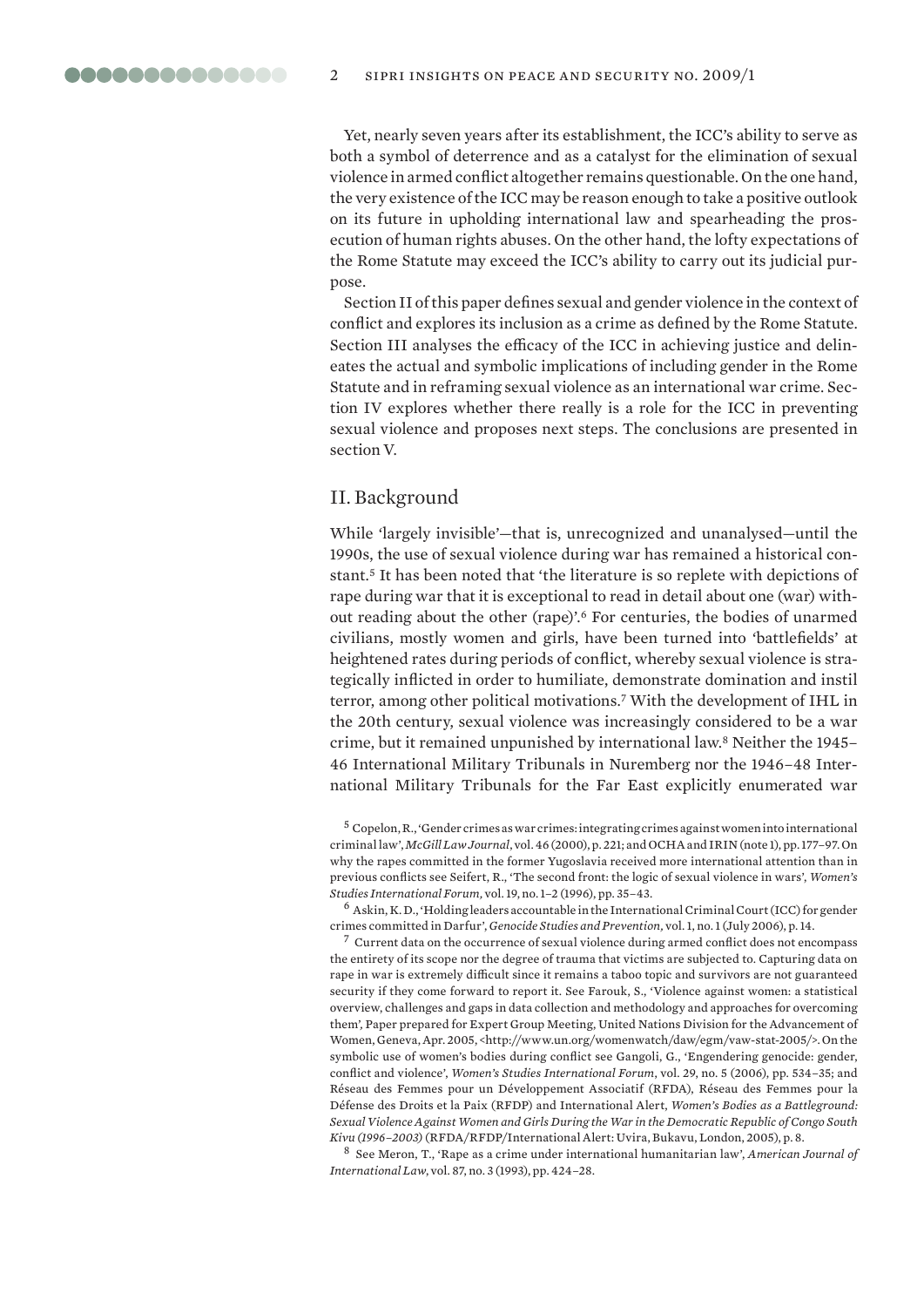crimes involving rape, despite evidence that rape and other sexually violent crimes were systematically used during World War II.9 However, in June 2008—in an international climate of total condemnation for rape as a weapon of war and in acknowledgement of the national, community and civilian-

borne costs of systematic sexual violence—the UN Security Council unanimously adopted Resolution 1820.10 Eight years earlier, the UN Security Council had summoned, albeit vaguely, 'all parties to armed conflict to take special measures to protect women and girls from gender-based violence, particularly rape and other forms of sexual abuse, and all other forms of violence in situations of armed

*The International Criminal Court is the first mechanism for holding leaders of states accountable for genocide and other serious international crimes*

conflict'.11 These resolutions represent the increasing inclusion of sexual violence in UN Security Council discourse and reflect, in part, a shift away from institutionalized norms that dismiss it as an unfortunate but unavoidable by-product of conflict.12

#### **Defining sexual violence**

Although legislation, as well as local, national and international reports, defines sexual violence in diverse ways, this paper focuses on rape and other forms of sexual violence specifically against women, as defined by the Inter-Agency Standing Committee (IASC) Task Force on Gender and Humanitarian Assistance and the Reproductive Health Response in Conflict Consortium.13 Sexual violence is a form of gender-based violence, which is 'an umbrella term for any harm that is perpetrated against a person's will, and that results from power inequities that are based on gender roles'.14 More

<sup>9</sup> Charter of the International Military Tribunal for the Far East (IMTFE), Article 5, <http:// www.oup.com/uk/orc/bin/9780199203109/resources/cases/ch01/1945\_int\_mil\_tribunal\_east. pdf>. Although the indictments brought about by the IMTFE eventually included rape, it was only charged in conjunction with other crimes. See also Companaro, J., 'Women, war, and international law: the historical treatment of gender-based war crimes', *Georgetown Law Journal*, vol. 89, no. 8 (2001), p. 2560. On the implicit prosecution of sexual atrocities at these tribunals see Askin, K. D., 'Prosecuting wartime rape and other gender-related crimes under international law: extraordinary advances, enduring obstacles', *Berkeley Journal of International Law*, vol. 21, no. 2 (2003), p. 299. 10 UN Security Council Resolution 1820 (note 2).

- 
- 11 UN Security Council Resolution 1325, 31 Oct. 2000.

12 See e.g. King, K. L. and Greening, M., 'Gender justice or just gender? The role of gender in sexual assault decisions at the International Criminal Tribunal for the former Yugoslavia', *Social Science Quarterly*, vol. 88, no. 5 (Dec. 2007), pp. 1050–52; May, L., 'International crime: the case of rape', *Crimes Against Humanity: A Normative Account* (Cambridge University Press: Cambridge, 2005), p. 98; Brownmiller, S., *Against Our Will: Men, Women and Rape* (Simon and Schuster: New York, 1975); and MacKinnon, C., 'Rape, genocide and women's human rights', ed. A. Stiglmayer, *Mass Rape: The War Against Women in Bosnia-Herzegovina* (University of Nebraska Press: Lincoln, NE, 1994).

13 As noted in Bastick, M., Grimm, K. and Kunz, R. (eds), *Sexual Violence in Armed Conflict: Global Overview and Implications for the Security Sector* (Geneva Centre for the Democratic Control of Armed Forces: Geneva, 2007); and Inter-Agency Standing Committee (IASC), *Guidelines for Gender-Based Violence Interventions in Humanitarian Settings: Focusing on Prevention of and Response to Sexual Violence in Emergencies* (IASC: Geneva, 2005), pp. 11–12. Examples of gender-based violence include: forced early marriage, domestic violence, trafficking and female genital mutilation. Examples of other forms of sexual violence include: sexual harassment, sexual abuse and exploitation, rape, gang rape or attempted rape, sexual slavery, forced pregnancy or abortion, and trafficking for the purpose of sexual exploitation. OCHA and IRIN (note 1), pp. 17–19. 14 Reproductive Health Response in Conflict (RHRC) Consortium, *Gender-based Violence Tools* 

*Manual* (RHRC Consortium: New York, Nov. 2003), p. 9.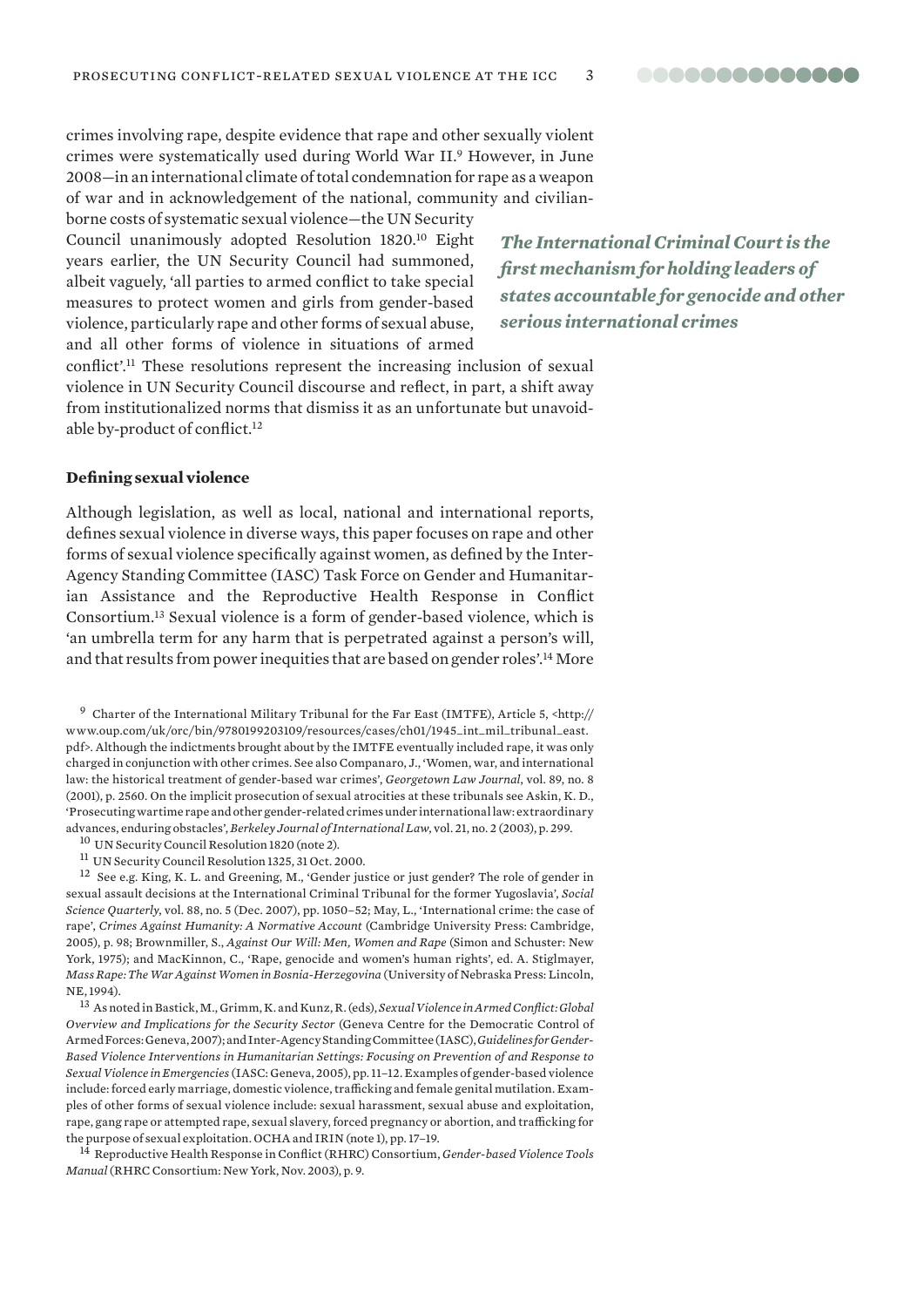# specifically, the IASC defines sexual violence as 'any sexual act, attempt to obtain a sexual act, unwanted sexual comments or advances, or acts to traffic a person's sexuality, using coercion, threats of harm or physical force, by any person regardless of relationship to the victim, in any setting, including but not limited to home and work'.15 Despite evidence that men and boys are also targeted and victimized, this analysis emphasizes the disproportionate affect of sexual violence on women during—or exacerbated by—conflict.16

#### **Criminalizing sexual violence at the International Criminal Court**

Hailed as 'a benchmark in the progressive development of international human rights', the Rome Statute establishing the ICC was adopted on 17 July 1998, with only seven votes in opposition—those of China, Iran, Iraq, Israel, Libya, Sudan and the United States. It entered into force on 1 July 2002 after obtaining the requisite 60 ratifications, far earlier than anyone imagined.17

*The Rome Statute is the most advanced international treaty of its kind because it legally prohibits crimes against civilians that are committed because of gender* 

The Rome Statute is the most advanced international treaty of its kind because it legally prohibits crimes against civilians that are committed because of, among other things, gender. The inclusion of gender in the statute has its beginnings in the 1949 Geneva Convention (IV) and the 1977 Additional Protocols to the Geneva Convention—which legally prohibit attacks 'against honour'—as well as the 1948 Universal Declaration of

Human Rights.18 This transformation of legal discourse has amounted to the international recognition that 'women's rights are human rights, that human rights are indivisible, and that impunity for gender crimes and acceptance of discrimination must end'.19

The establishment of the ICC and the inclusion of gender in its statute mark a milestone in gender crime jurisprudence. Both the International Criminal Tribunal for the former Yugoslavia (ICTY) and that for Rwanda (ICTR), after significant pressure, indicted and convicted defendants for rape and came to explicitly include rape as a war crime in their statutes.<sup>20</sup> The ICTR defines rape as a 'physical invasion of a sexual nature, committed on a person under circumstances which are coercive'. Additionally, the ICTR

15 Inter-Agency Standing Committee (IASC) (note 13), p. 8.

16 See Carpenter, R. C., 'Recognizing gender-based violence against civilian men and boys in conflict situations', *Security Dialogue*, vol. 37, no. 1 (2006), pp. 83–103.

17 Schabas, W. A., *An Introduction to the International Criminal Court* (Cambridge University Press: Cambridge, 2004), p. ix. The Rome Statute was adopted at the UN Diplomatic Conference of Plenipotentiaries on the Establishment of an International Criminal Court, Rome, by a vote of 120 to 7 with 21 absentations. Article 126, 'Entry into force', allowed the statute to remain open for signature until 31 Dec. 2000. Rome Statue (note 3). As of May 2009, 108 states had become parties of the statute.

 $^{18}$ Geneva Convention (IV) Relative to the Protection of Civilian Persons in Time of War, opened for signature on 12 Aug. 1949, entered into force on 21 October 1950; Protocol I Additional to the 1949 Geneva Conventions, and Relating to the Protection of Victims of International Armed Conflicts and Protocol II Additional to the 1949 Geneva Conventions, and Relating to the Protection of Victims of Non-International Armed Conflicts, opened for signature on 12 Dec. 1977, entered into force on 7 Dec. 1978; and Universal Declaration of Human Rights, UN General Assembly Resolution 217 A (III), 10 Dec. 1948. All documents available at <http://www2.ohchr.org/english/law/index.htm>.

19 Copelon (note 5).

20 UN Security Council Resolution 808, 22 Feb. 1993; UN Security Council Resolution 955, 8 Nov. 1994; and Drumbl, M., 'Punishment goes global: international criminal law, conflict zones and gender (in)equality', *Canadian Woman Studies,* vol. 19, no. 4 (winter 2000).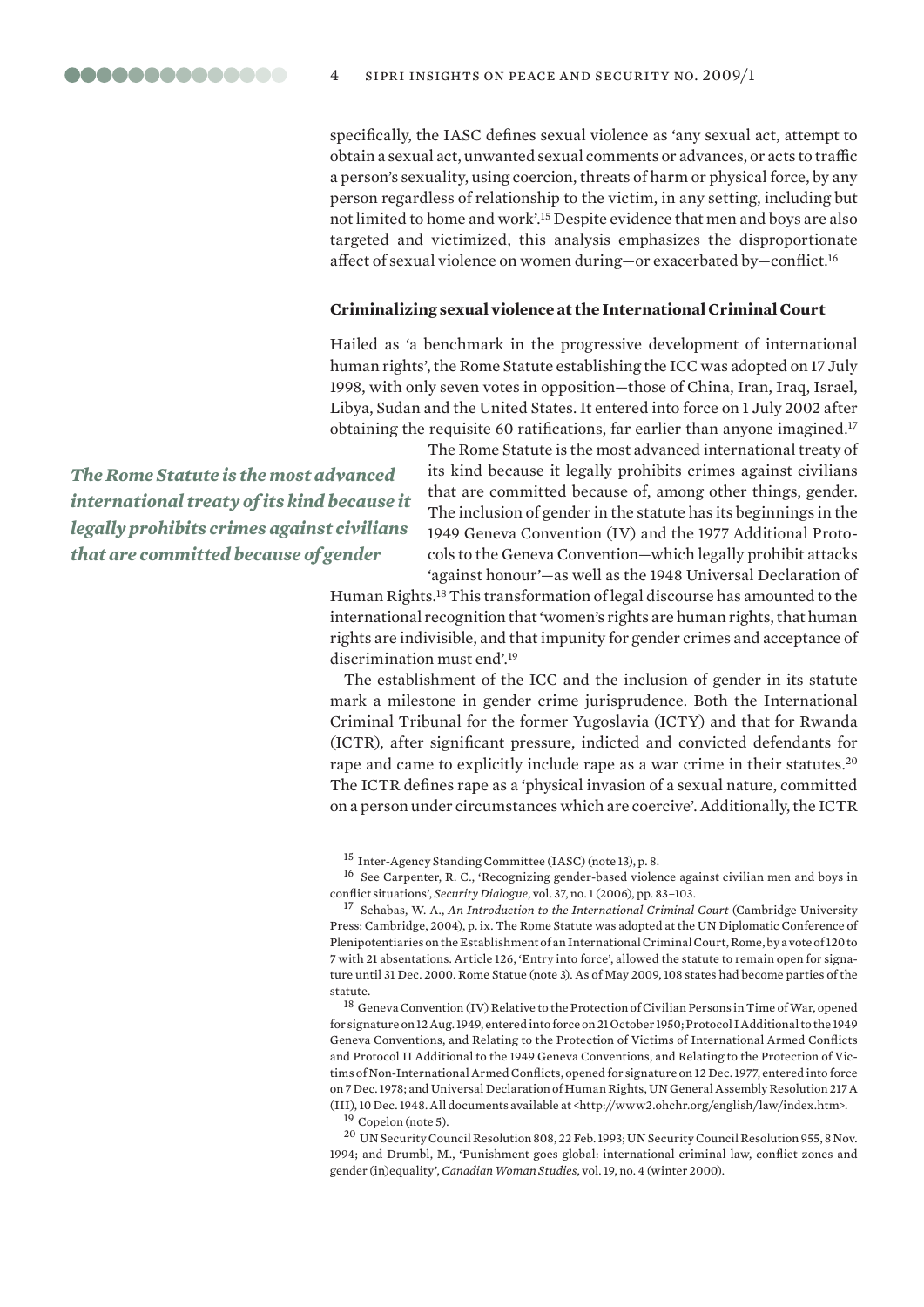also notes that 'sexual violence is not limited to physical invasion of the human body and may include acts which do not involve penetration or even physical contact'.21 In the aftermath of these two ad hoc tribunals, the ICC incorporated the lessons learned into its structure, function and jurisdiction. The tribunals, which did not initially include rape as a crime in their statutes, are considered to be watershed trials for prosecuting sexual violence in international law.22 However, the 1998 landmark decision by the ICTR against Jean-Paul Akayesu, the former mayor of Taba commune in Rwanda, provided international law's first definition of rape, but it was not readily translated into the Rome Statute.23

Similar to previous attempts to clearly define or denounce sexual and gender violence—i.e. the UN General Assembly's adoption of the 1979 Convention on the Elimination of All Forms of Discrimination Against Women (CEDAW), the 1993 World Conference on Human Rights (Vienna Conference) and the 1995 Fourth World Conference on Women (Beijing Conference)—disputes over terminology threatened the inclusion of rape and other forms of sexual violence in the ICC's statute altogether.24 Intentionally broad and gender-neutral, the eventual definition of gender crimes, which included sexual violence, embraced at the Rome Diplomatic Conference was greatly influenced by the roughly 200 non-governmental organizations (NGOs) and women's groups in attendance.<sup>25</sup> Although the term 'gender crimes' met with opposition at the conference, it is more widely used in the Rome Statute than 'sexual violence' because of the concept's broader implications.26 'Gender' includes socially constructed differences between men and women, whereas 'sex' is limited to biological differences—an important distinction if people are targeted because of socially ascribed roles stemming from, or exacerbating, social power imbalances. The ICC came to broadly define sexual violence as 'coercive acts of the perpetrator, including threats and psychological oppression'.27

The shift in gender and sexual violence's visibility in international law was prompted by a new intolerance: the international community demanded accountability and secured their request with legal mandates aimed to pros-

*Paul Akayesu*, Amended indictment, Case no. ICTR-96-4-I, 17 June 1997, <http://www.ictr.org>.

23 Askin, K. D., 'Gender crimes jurisprudence in the ICTR: Positive developments', *Journal of International Criminal Justice*, vol. 3, no. 4 (2005), pp. 1007–18; Women's Initiatives for Gender Justice, 'Treatment of sexual violence in international law: background papers', <http://www. iccwomen.org/resources/crimeschart.htm>. 24 The 1979 Convention on the Elimination of All Forms of Discrimination against Women

(CEDAW), opened for signature on 18 Dec. 1979, entered into force 3 Sep. 1981, available at <http:// www.un.org/womenwatch/daw/cedaw/>; United Nations, 'Vienna Declaration and Programme of Action', A/CONF.157/23, 12 July 1993, Pt. I: 18, 28 and Pt. II: 37; and United Nations, 'Beijing Declaration and Platform for Action', A/CONF.177/20, 17 Oct. 1995, para. 142(b).

<sup>25</sup> See Oosterveld, V., 'The definition of "gender" in the Rome Statute of the International Criminal Court: a step forward or back for international criminal justice?', *Harvard Human Rights Journal*, vol. 18 (spring 2005), pp. 67–70.

 $^{26}$  On issues of gender terminology in the Rome Statute see Hall-Martinez, K. and Bedont, B., 'Ending impunity for gender crimes under the International Criminal Court', *Brown Journal of World Affairs*, vol. 6, no. 1 (winter/spring 1999), pp. 65–85.

<sup>27</sup> Amnesty International, 'The International Criminal Court: ensuring justice for women', Fact Sheet 7, 11 Apr. 2005. <http://www.amnesty.org/en/library/info/IOR40/006/2005>; Rome Statue (note 3), 'Elements of Crimes', Article 9.

<sup>21</sup> International Criminal Tribunal for Rwanda (ICTR), *Prosecutor vs. Jean-Paul Akayesu*, Judgement, Case no. ICTR-96-4-T, 2 Sep. 1998, <http://www.ictr.org> . 22 International Criminal Tribunal for Rwanda (ICTR), *Prosecutor of the Tribunal Against Jean*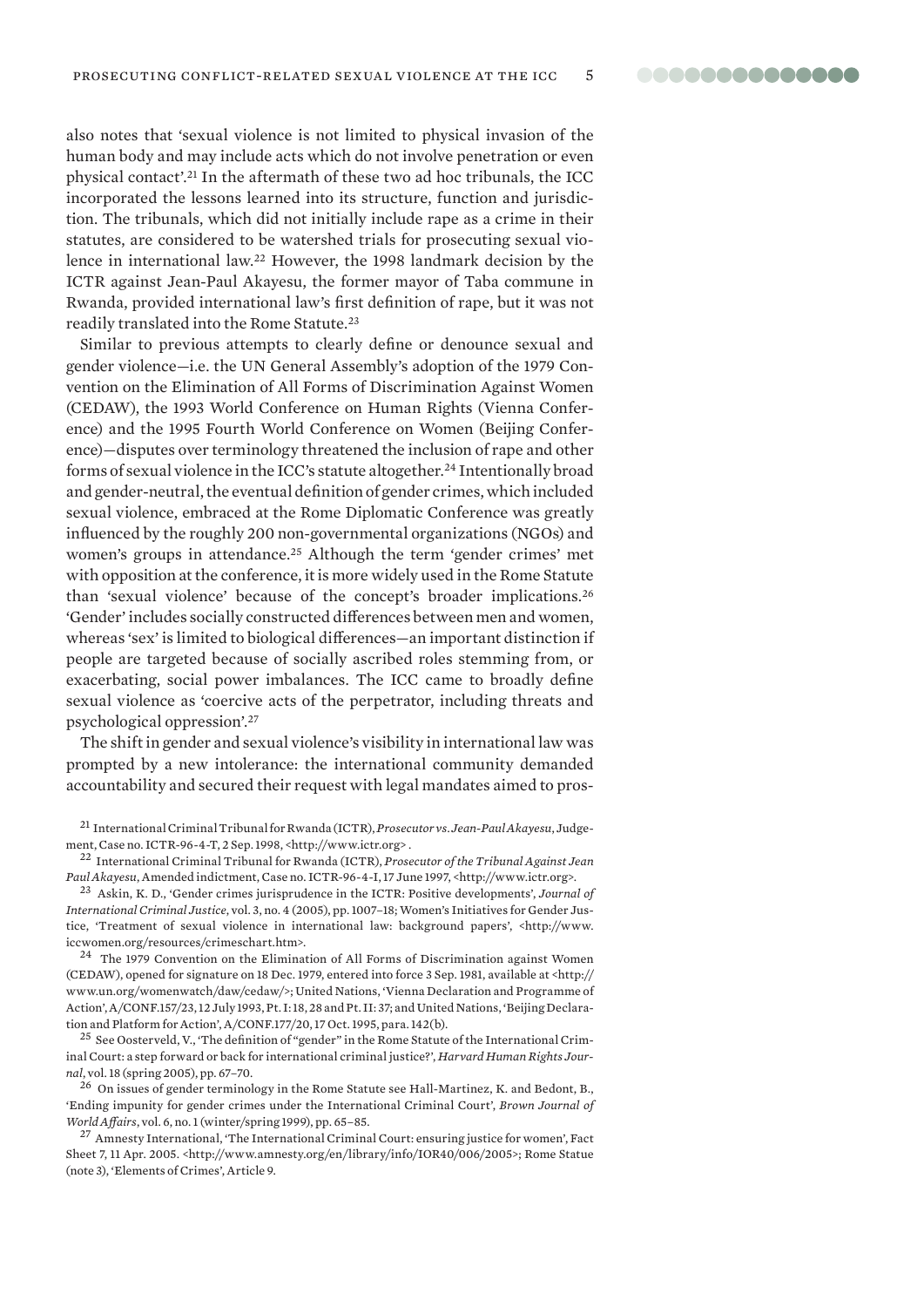ecute those highest up the chain of command. By enumerating sexual violence as a type of war crime, the Rome Statute created a legal mechanism for holding those most responsible for human rights abuses individually accountable.28 Under Article 8, the Rome Statute allows the ICC to prosecute rape and sexual violence by combatants in the context of armed conflict as a war crime and allows the prosecution of widespread systematic sexual violence directed against any civilian population as crimes against humanity, and in some cases genocide, under articles 6 and 7.29

# III. The efficacy of the International Criminal Court: actual or symbolic justice?

#### **Assessing recent progress**

On 17 July 2008 the ICC celebrated the 10-year anniversary of the Rome Statute's adoption. Although facing significant challenges, the court has made notable progress towards fulfilling its mandate: to bring the perpetrators of the 'most serious crimes of international concern' to justice.30 As of 1 May 2009 the Office of the Prosecutor (OTP) of the ICC had opened investigations in four situations: the Central African Republic (CAR), the Democratic Republic of the Congo (DRC), the Darfur region of Sudan and northern Uganda. Based on those investigations, 13 arrest warrants have been publicly issued, 8 of which relate to charges of sexual slavery and rape constituting crimes against humanity or war crimes (see table 1).

The plight of women and girls in the DRC, particularly, has attracted widespread attention to the pervasive existence of sexual violence in conflicts, to the extent that it has been deemed by Human Rights Watch and other NGOs as a 'war within a war'.31 Some have said that eastern DRC is 'the worst place in the world to be a woman or a girl'.32 Despite the signing of the 1999 Lusaka Ceasefire Agreement, the deployment of a UN peacekeeping mission in 2000 and the formation of a transitional government in 2003, violence and sexual violence in the DRC continue at unprecedented rates. Between 2003 and 2006 the International Rescue Committee has registered 40 000 cases of gender-based violence in the DRC, which it says 'is just the tip of the iceberg'.33 It is estimated that 50 per cent of the victims in the DRC are under the age of 18. Focusing on the district of Ituri in north-eastern DRC, the ICC's

<sup>&</sup>lt;sup>28</sup> Rome Statute (note 3), articles 7(1)(g), 8(2)(b)(xxii) and 8(2)(e)(vi). See also corresponding articles in the elements of crimes. The Rome Statute specifically enumerates rape, enforced prostitution, sexual slavery (including trafficking of women), forced pregnancy, enforced sterilization and other forms of sexual violence and persecution on account of gender as crimes.

<sup>29</sup> Askin (note 6), pp. 15–17; and Rome Statute (note 3), articles 6–8.

<sup>30</sup> See also Human Rights Watch (HRW), *Courting History: The Landmark International Criminal Court's First Years* (HRW: New York, July 2008).

<sup>31</sup> Human Rights Watch (HRW), *The War within the War: Sexual Violence against Women and Girls in Eastern Congo* (HRW: New York, June 2002).

<sup>&</sup>lt;sup>32</sup> Major General Patrick Cammaert, former Deputy Force Commander of the Netherlands, Military Advisor in the UN Department of Peacekeeping Operations, quoted in United Nations Development Fund for Women (UNIFEM) and the United Nations Department of Peacekeeping Operations (UN DPKO), 'Women targeted or affected by armed conflict: what role for military peacekeepers?', Wilton Park Conference, Sussex, UK, 27–30 May 2008, <http://www.unifem.org/ news\_events/event\_detail.php?EventID=175>.

<sup>33</sup> Brian Sage, International Rescue Committee Coordinator, quoted in Nordland, R., 'More vicious than rape', *Newsweek,* 13 Nov. 2006.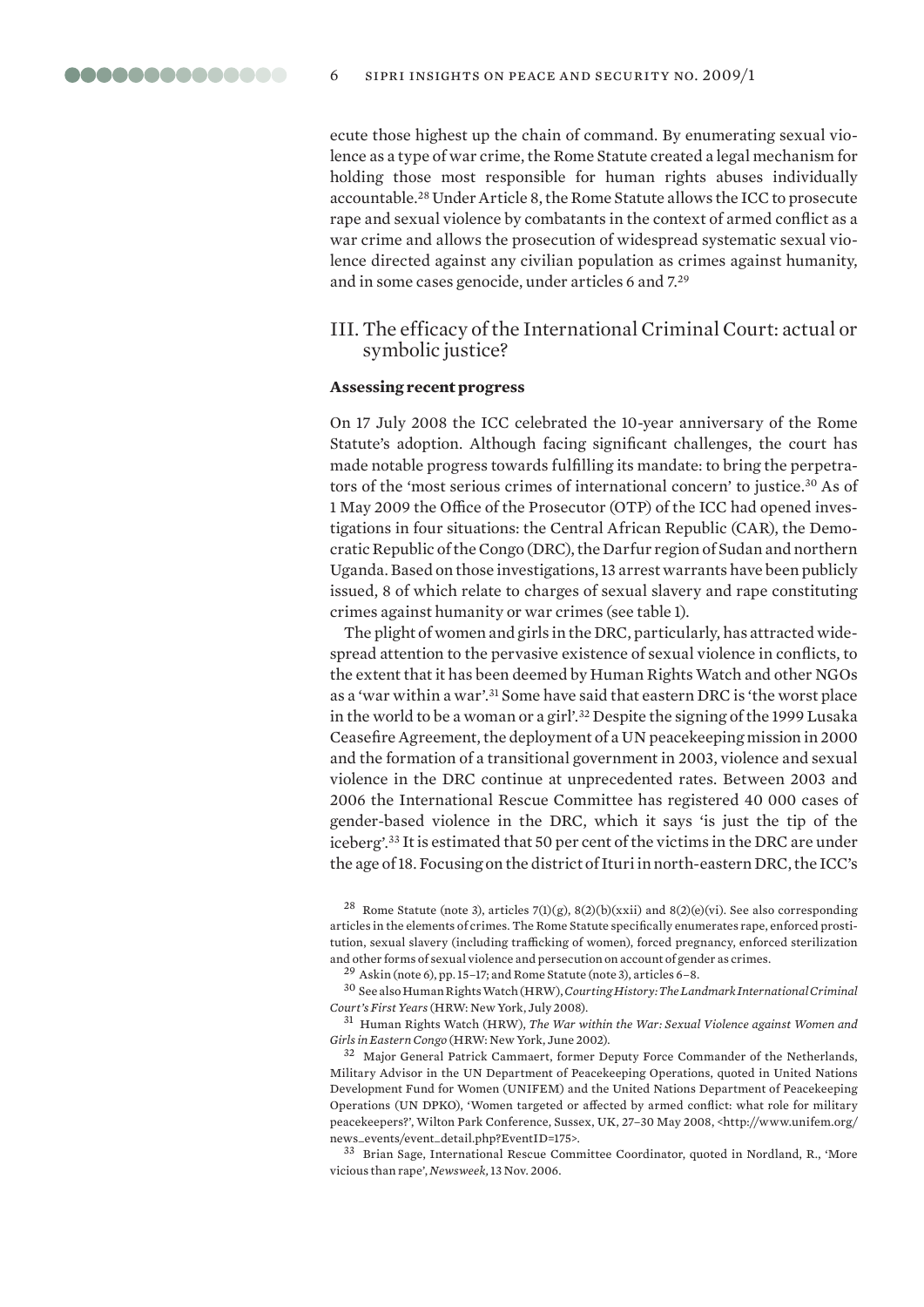OTP has investigated and arrested three Iturian militia leaders: Thomas Lubanga Dyilo on 17 March 2006, Germain Katanga on 17 October 2007 and Mathiew Ngudjolo Chui on 6 February 2008. The trial of Dyilo, President of the Union of Congolese Patriots, began on 26 January 2009. This marked the first ICC trial.34 Dyilo is charged with war crimes relating to the recruitment of child soldiers, which do not explicitly include rape or sexual violence.35 As of 1 May 2009, the cases of Lubanga and Katanga are before the Trial Chamber and three cases are before the Pre-Trial Chamber following the issuing of arrest warrants.36

In a sign that the ICC's potential to act is not being affected by the elapse of time since the offences are committed, in May 2008, the Congolese former Vice-President Jean-Pierre Bemba Gombo was arrested in Belgium on

charges that he led a campaign of mass rape, torture and pillage in the CAR in 2002 by his Movement for the Liberation of Congo (MLC) rebel group.37 Shortly thereafter, in July 2008, the ICC Chief Prosecutor, Louis Moreno-Ocampo, requested an arrest warrant for the President of Sudan, Omar Hassan al-Bashir. The request came after

years of violence in the Darfur region, where Human Rights Watch alleges that 'tens of thousands of women have been subject to sexual violence' by Sudanese forces and allied militias.<sup>38</sup> Moreno-Ocampo's request for al-Bashir's arrest was met with ambivalence, despite its marking the first time a prosecutor of the ICC brought charges against a sitting head of state.39

It is interesting to compare the situation in Sudan with the situation in Uganda. During peace negotiations in 2005 the ICC issued an arrest warrant for Joseph Kony, the head of the Lord's Resistance Army (LRA), the Ugandan guerrilla group that has been engaged in an armed resistance against the Ugandan Government since 1987.40 In both situations, diplomats, human rights activists and policy analysts urged the ICC to withhold war-crime indictments so as to not jeopardize the peace negotiations. Circumventing these fears, Moreno-Ocampo nonetheless went ahead with the warrant request for al-Bashir. Validating his decision as dictated by the judicial mandate of the Rome Statute, Moreno-Ocampo maintained that his role is to apply the law 'without political considerations'.41 Notably, on 3 April 2009, an

 $34$  'Lubanga trial a landmark case', Institute for War & Peace Reporting, ICC–Africa Update no. 198, 23 Jan. 2009, <http://www.iwpr.net/?p=acr&s=f&o=349431&apc\_state=henh>.

35 In his opening statement before Trial Chamber 1, the prosecutor told the ICC how 'girl soldiers, some as young as 12 years, were the daily victims of rape by their commanders'. See complete transcripts of the opening statements of the prosecutor, <http://www.icc-cpi.int/iccdocs/doc/doc 623638.pdf>; and Women's Initiatives for Gender Justice, 'Legal Eye on the ICC', <http://www. iccwomen.org/news/docs/LegalEye\_Mar09\_WEB.html>.

36 Coalition for the International Criminal Court, <http://www.iccnow.org/?mod=courtnews>. The latter 3 cases are those of Joseph Kony, Ahmad Harun and Omar al-Bashir (see below).

37 'Democratic Republic of Congo: Jean-Pierre Bemba arrested', *Africa Research Bulletin: Political, Cultural and Social Series*, vol. 45, no. 5 (June 2008).

38 Human Rights Watch (HRW), *World Report 2007* (HRW: New York, 2007), p. 47.

39 International Criminal Court, Office of the Prosecutor, 'ICC prosecutor presents case against Sudanese President, Hassan Ahmad AL BASHIR, for genocide, crimes against humanity and war crimes in Darfur', Press Release ICC-OTP-20080714-PR341, [n. d.].

40 Cooper, H., 'Waiting for justice', *New York Times*, 27 July 2008.

41 See Moreno-Ocampo, L., Address at the international conference 'Building a future on peace and justice', Nuremberg, 25-27 June 2007, <http://www.peace-justice-conference.info/download/ speech moreno.pdf>.

*The ICC came to broadly define sexual violence as 'coercive acts of the perpetrator, including threats and psychological oppression'*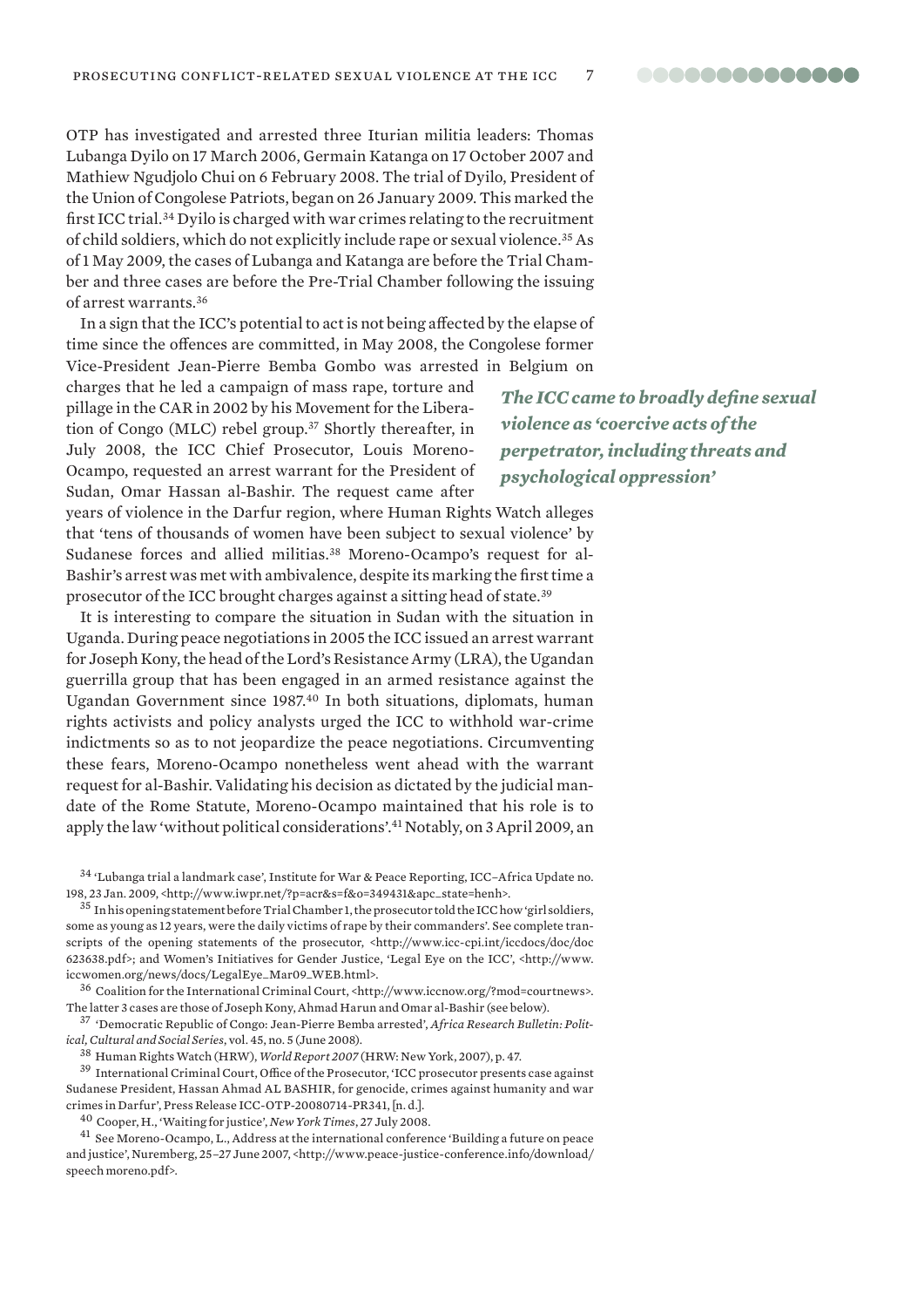| Accused                                                              | Arrest warrant issued           | Charges {Applicable article(s) of the Rome Statute}                                                                                                                |
|----------------------------------------------------------------------|---------------------------------|--------------------------------------------------------------------------------------------------------------------------------------------------------------------|
| Central African Republic                                             |                                 |                                                                                                                                                                    |
| Jean-Pierre Bemba Gombo <sup>a</sup>                                 | 23 May 2008 <sup>b</sup>        | Rape constituting a crime against humanity {Articles $7(1)(g)$ and<br>25(3)(a)                                                                                     |
|                                                                      |                                 | Rape constituting a war crime {Articles 8(2)(e)(vi) and 25(3)(a)}<br>Outrage upon personal dignity constituting a war crime {Articles<br>8(2)(c)(ii) and 25(3)(a)} |
| Darfur, Sudan                                                        |                                 |                                                                                                                                                                    |
| Omar Hassan Ahmad al-Bashir                                          | 4 March 2009                    | Rape constituting a crime against humanity {Articles $7(1)(g)$ and<br>25(3)(a)                                                                                     |
| Ahmad Muhammed Harun                                                 | 27 April 2007                   | Rape constituting a crime against humanity (2 counts) {Articles<br>$7(1)(g)$ and $25(3)(d)$ }                                                                      |
|                                                                      |                                 | Rape constituting a war crime (2 counts) {Articles 8(2)(e)(vi) and<br>25(3)(d)                                                                                     |
|                                                                      |                                 | Outrage upon personal dignity constituting a war crime {Articles<br>8(2)(c)(ii) and 25(3)(d)}                                                                      |
|                                                                      |                                 | Prosecution of acts of  rape  constituting a crime against<br>humanity (2 counts) {Articles 7(1)(h) and 25(3)(d)}                                                  |
|                                                                      |                                 | Prosecution by acts of  outrages upon personal dignity {Articles<br>$7(1)(h)$ and $25(3)(d)$ }                                                                     |
| Ali Muhammad Ali abd-al-Rahman 27 April 2007                         |                                 | Rape constituting a war crime (2 counts) {Articles 8(2)(e)(vi) and<br>25(3)(d)                                                                                     |
|                                                                      |                                 | Rape constituting a crime against humanity (2 counts) {Articles<br>$7(1)(g)$ and $25(3)(d)$ }                                                                      |
|                                                                      |                                 | Outrage upon personal dignity constituting a war crime (2 counts)<br>{Articles 8(2)(c)(ii), 25(3)(d) and 25(3)(a)}                                                 |
|                                                                      |                                 | Prosecution by acts of  rape  constituting a crime against<br>humanity (2 Counts) {Articles 7(1)(h) and 25(3)(d)}                                                  |
|                                                                      |                                 | Prosecution by acts of  outrage upon personal dignity<br>constituting a crime against humanity {Articles 7(1)(h) and<br>25(3)(d)                                   |
| Democratic Republic of the Congo                                     |                                 |                                                                                                                                                                    |
| Thomas Lubanga Dyilo <sup>a</sup>                                    | 10 February 2006 <sup>c</sup>   | No counts of or relating to sexual violence as of 1 May 2009                                                                                                       |
| Germain Katanga <sup>a</sup> /<br>Mathiew Ngudjolo Chui <sup>a</sup> | 2 July 2007/<br>6 July 2007 $d$ | Sexual slavery constituting a crime against humanity<br>${Articles 7(l)(g) and 25(3)(a) or (b)}$                                                                   |
|                                                                      |                                 | Sexual slavery constituting a war crime {Articles $8(2)(e)(vi)$ or<br>8(2)(b)(xxii) and 25(3)(a) or (b)}                                                           |
|                                                                      |                                 | Rape constituting a crime against humanity {Articles $7(1)(g)$ and<br>$25(3)(a)$ or $(b)$ }                                                                        |
|                                                                      |                                 | Rape constituting a war crime {Articles $8(2)(e)(vi)$ or $8(2)(b)(xxii)$<br>and $25(3)(a)$ or $(b)$ }                                                              |
| Bosco Ntaganda<br>Uganda                                             | 22 August 2006                  | No counts of or relating to sexual violence as of 1 May 2009                                                                                                       |
|                                                                      | 27 September 2005               |                                                                                                                                                                    |
| Joseph Kony                                                          |                                 | Sexual enslavement constituting a crime against humanity<br>${Articles 7(1)(g) and 25(3)(b)}$                                                                      |
|                                                                      |                                 | Rape constituting a crime against humanity {Article 7(1)(g)}<br>Inducing rape constituting a war crime {Articles $8(2)(e)(vi)$ and<br>25(3)(b)                     |

**Table 1.** Summary of arrest warrants issued by the Office of the Prosecutor of the International Criminal Court enumerating those charges specifically related to sexual violence

00000000000000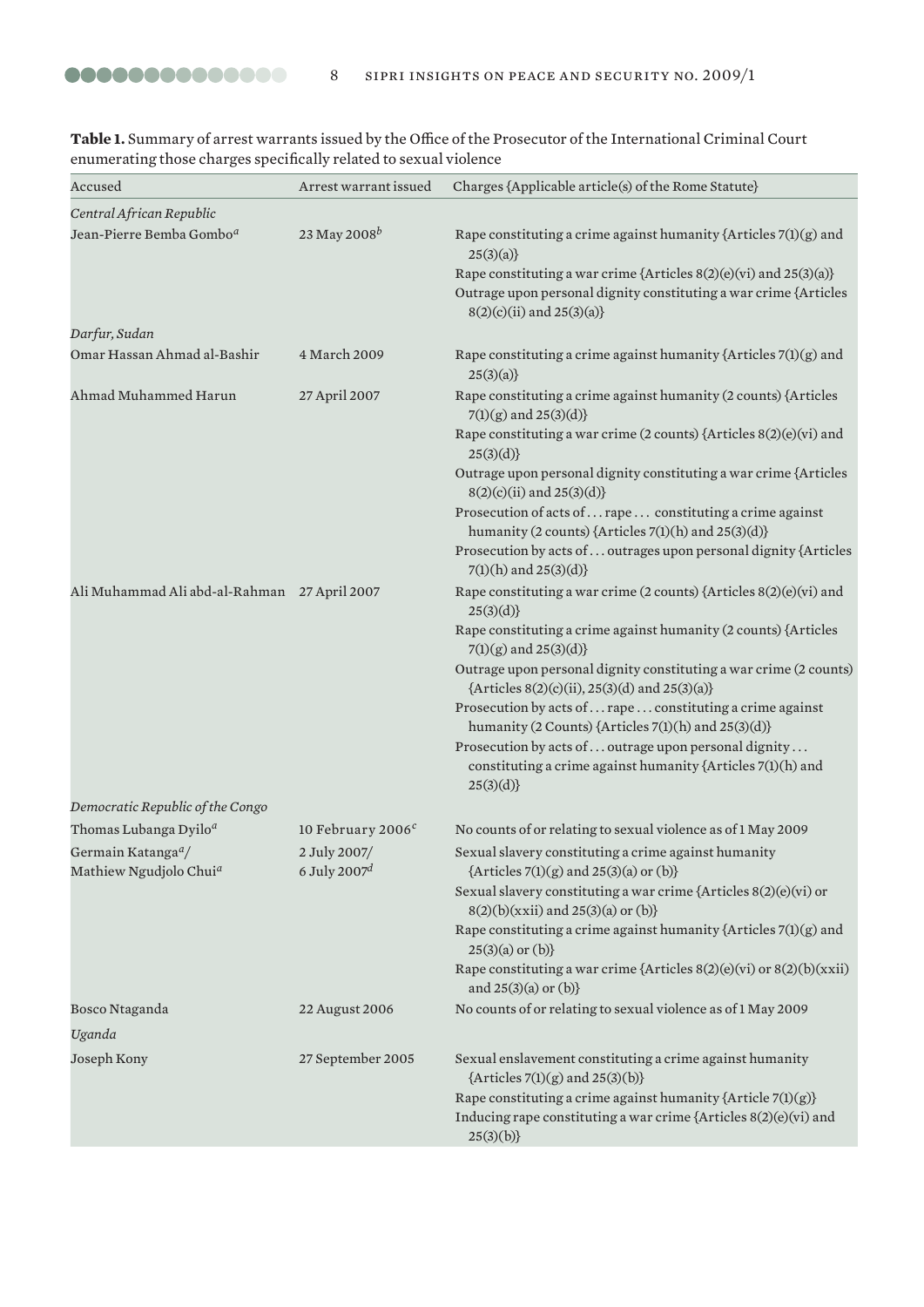

| Accused        | Arrest warrant issued | Charges {Applicable article(s) of the Rome Statute}                                                                               |
|----------------|-----------------------|-----------------------------------------------------------------------------------------------------------------------------------|
| Raska Lukwiya  | 13 October 2005 $^e$  | No counts of or relating to sexual violence as of 11 July 2007 when<br>proceedings were terminated upon confirmation of his death |
| Okot Odhiambo  | 8 July 2005           | No counts of or relating to sexual violence as of 1 May 2009                                                                      |
| Dominic Ongwen | 8 July 2005           | No counts of or relating to sexual violence as of 1 May 2009                                                                      |
| Vincent Otti   | 8 July 2005 $f$       | Sexual enslavement constituting a crime against humanity<br>$\{Articles 7(1)g) and 25(3)(b)\}$                                    |
|                |                       | Inducing rape constituting a war crime {Articles $8(2)(e)(vi)$ and<br>25(3)(b)                                                    |

*<sup>a</sup>* These defendants are in ICC custody at the Hague as of 1 May 2009.

*<sup>b</sup>* The charges listed reflect those enumerated in the arrest warrant dated 6 June 2008, which replaced the original arrest warrant issued on 23 May 2008.

*<sup>c</sup>* The trial began on 26 Jan. 2009.

*<sup>d</sup>* The trial is set to begin on 24 Sep. 2009.

*<sup>e</sup>* The defendant died on 12 Aug. 2006.

*f* The defendant died on 3 Nov. 2007 (date of death is approximate). See 'Uganda's LRA confirm Otti death', BBC News, 23 Jan. 2008, <http://news.bbc.co.uk/2/7204278.stm>.

*Source*: Women's Initiatives for Gender Justice, *Making a Statement: A Review of Charges and Prosecutions for Gender-based Crimes before the International Criminal Court* (ICC Women: The Hague, June 2008), p. 8. Table modified from original with permission.

arrest warrant was issued for al-Bashir for war crimes and crimes against humanity, which include rape.<sup>42</sup>

ICC judges issued arrest warrants for two other Sudanese suspects in 2008—government minister Ahmed Haroun and militia commander Ali Kushayb—but the Sudanese Government, which is not a party to the ICC, refuses to hand the men over.43 Actually apprehending al-Bashir—and others for whom arrest warrants have been issued by the OTP but remain at large is perhaps the ICC's largest hurdle. Meanwhile, the July 2008 arrest of Radovan Karadzic, the former President of Republika Srpska in Bosnia and Herzegovina, who was indicted by the ICTY in 1995, reinforced the prospects of credibility and accountability within the international criminal justice system. For current and would-be perpetrators of sexual violence, these developments contribute to the potential for the ICC to represent accountability and to symbolize intolerance for these crimes.

#### **Implications of gender mainstreaming**<sup>44</sup>

The number of ICC investigations, arrests and prosecutions is not the only measure of the court's success in ending impunity for sexual violence committed during armed conflict. In a conscious move away from 'victors' jus-

<sup>&</sup>lt;sup>42</sup> International Criminal Court, 'ICC issues warrant of arrest for Omar Al Bashir, President of Sudan', Press Release ICC-CPI-20090304-PR394, 3 Apr. 2009.

<sup>&</sup>lt;sup>43</sup> Thomasson, E., 'ICC Prosecutor seeks arrest of Sudan's Bashir', Reuters, 14 July 2008.<br><sup>44</sup> Gender mainstreaming is 'a globally accepted strategy for promoting equality. Mainstreaming is not an end in itself but . . . a means to achieve the goal of gender equality. Mainstreaming involves ensuring that gender perspectives and attention to the goal of gender equality are central to all activities—policy development, research, advocacy/dialogue, legislation, resource allocation, and planning, implementation and monitoring of programmes and projects'. United Nations, Office of the Special Advisor on Gender Issues and Advancement of Women Department of Economic and Social Affairs, <http://un.org/womenwatch/osagi/gendermainstreaming.htm>.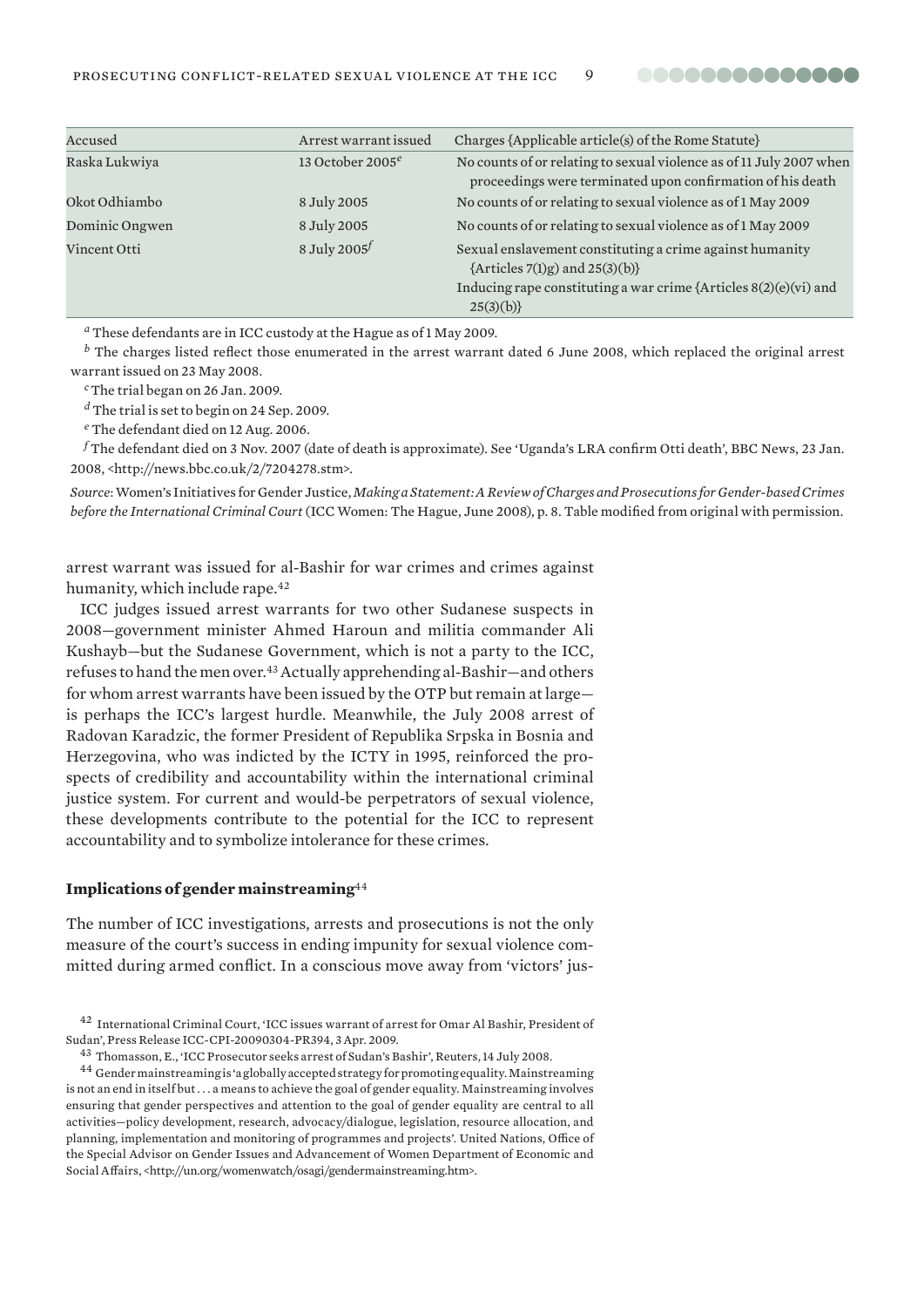tice', the ICC was crafted as a victim-based court and has intentionally included female jurists. The establishment of a Victims and Witnesses Unit (VWU), which provides protection and support for victims and witnesses participating in or affected by potential investigations and trials, is especially significant for survivors of sexual or gender violence.<sup>45</sup> The ICC is responsible for protecting the dignity, privacy, safety, and physical and psychological well-being of all victims and witnesses. In particular, the questioning of wit-

*In a conscious move away from 'victors' justice', the ICC was crafted as a victimbased court*

nesses is controlled to avoid harassment or intimidation.46 Moreover, the Rome Statute established a trust fund for the benefit of victims of crimes, and their families, where those crimes fall within the jurisdiction of the ICC. In certain cases, the court can award reparation to or in respect of victims,

including restitution, compensation and rehabilitation.<sup>47</sup> By incorporating such protective measures, the court understands that its success is tightly bound to the participation and cooperation of victims and witnesses.<sup>48</sup>

The ICTR and ICTY paved the way for women to be built in to the organizational structure of an international judicial body. One of the reasons Jean-Paul Akayesu was even charged with rape by the ICTR was the questioning by one of the three judges—notably, the only female judge—of a witness who had mentioned having witnessed the rape of her daughter. In response, an amicus brief was filed by the Coalition on Women's Human Rights in Conflict in collaboration with other NGOs. The NGOs later wrote to the Chief Prosecutor, Louise Arbour, encouraging her to amend the charges against Akayesu.49 Likewise, and despite opposition from colleagues, Richard Goldstone, the ICTY prosecutor, created a judicial branch to deal specifically with gender-based prosecutions.<sup>50</sup> As a result, the ICC's statute requires states when electing judges to take into account the need for 'fair representation of female and male judges', and it requires that the prosecutor and registrar do the same when hiring staff.51 The selection of judges also requires that legal expertise on violence against women and children be taken into account.52 Similarly, the ICC prosecutor is required to appoint advisors with legal expertise on sexual and gender violence and the VWU must include staff with experience in trauma related to sexual violence.<sup>53</sup>

For survivors of sexual violence, the creation of the VWU may provide nothing more than a symbol of validation, rather than justice. Ultimately, life

45 Rome Statute (note 3), Article 43(6).

46 See Human Rights Watch (HRW), 'International justice for women: the ICC marks a new era', HRW Backgrounder, 1 July 2002, <http://www.hrw.org/legacy/campaigns/icc/icc-women.htm>.

<sup>47</sup> The Rome Statute states that the registrar shall take 'gender-sensitive measures to facilitate the participation of victims of sexual violence at all stages of the proceedings'. Rome Statute (note 4), Rule 16(1)(d) RPE. See also Rome Statute (note 3), Article 75, rules 94–97 RPE and Article 79, Rule 98 RPE.

48 Human Rights Watch (note 30).

49 Arbour, L., 'Stefan A. Riesenfeld award lecture: crimes against women under international law', *Berkeley Journal of International Law*, vol. 21, no. 2 (summer 2003), pp. 197–212; International Criminal Tribunal for Rwanda (note 22); and Coalition on Women's Human Rights in Conflict et al., 'Amicus brief respecting amendment of the indictment and supplementation of the evidence to ensure the prosecution of rape and other sexual violence within the competence of the tribunal', in the case of Prosecutor vs. Jean-Paul Akayesu, 27 May 1997.

50 See King and Greening (note 12).

51 Rome Statute (note 3), articles 36(8)(a)(iii) and 44(2).

 $52$  Rome Statute (note 3), articles 36(8)(b) and 44(2).

53 Rome Statute (note 3), Article 43(6).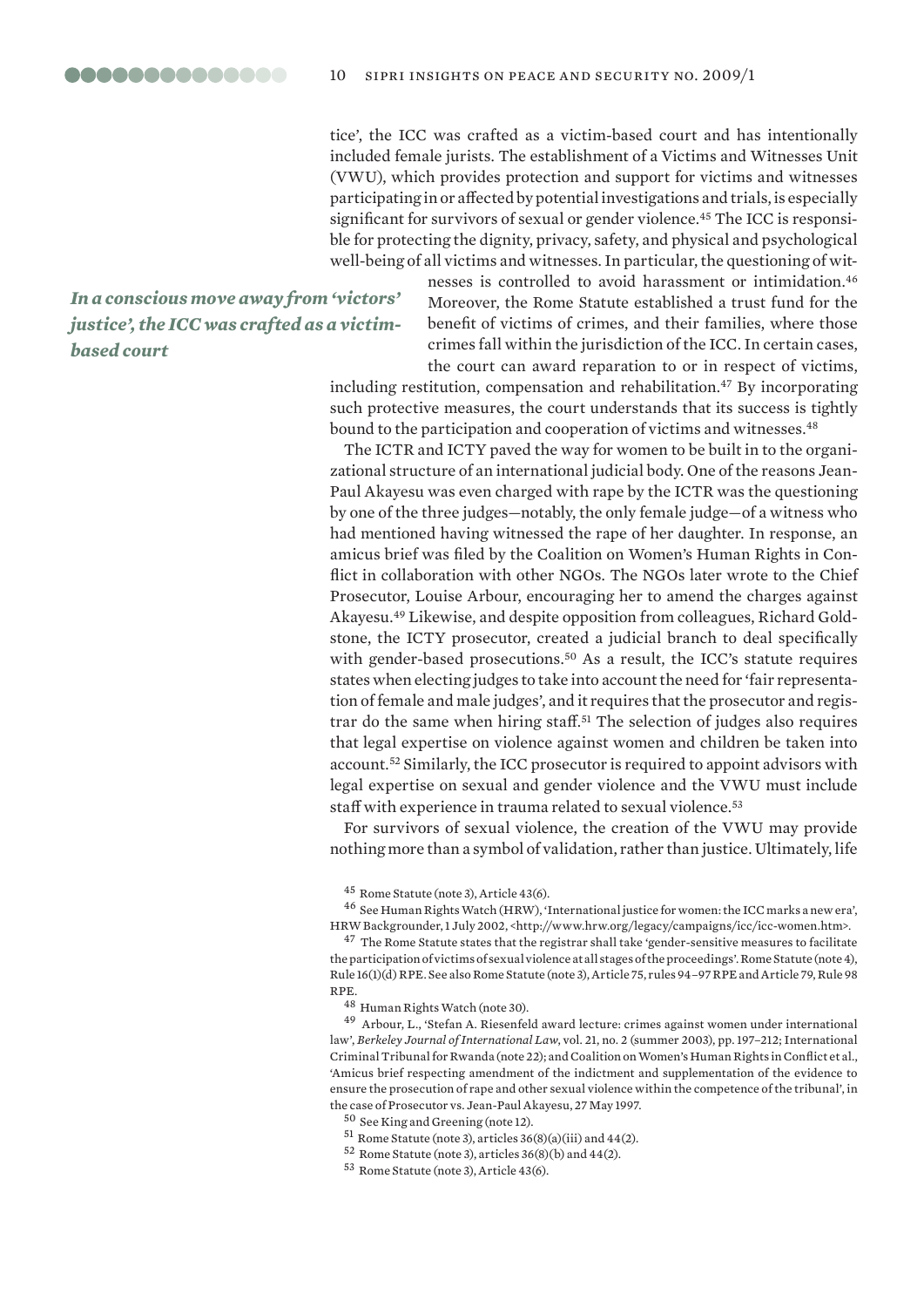goes on for the victims whether the trials materialize or not. Beyond retribution, the establishment of the ICC and its ability to prosecute gender crimes must be seen as an 'indispensable part of norm recognition and institution

building for the protection of human rights'.54 Once seen as a crime only against honour or dignity—which primarily linked sexual violence against women with an attack on men's property—gender and sexual violence have been accepted as crimes against the individual's human rights.<sup>55</sup> The shift and literal transfiguration in the politicized

*The ICTR and ICTY paved the way for women to be built in to the organizational structure of an international judicial body* 

bodies of women—as evidenced by the legal prosecution of sexual violence and the effort to institutionalize gender equality within an international judicial body—has changed the landscape on which sexual violence is fought.

#### **Confronting expectations with limitations**

#### *Financial and legal*

The momentum behind the development of the ICC has yet to be fully translated into justice. Systemic indicators to measure progress in international justice, such as efforts to mainstream gender, remain more discretionary than absolute. The speed at which the Rome Statute secured 60 ratifications has been followed by the slow pace and failures of the court in apprehending and trying suspects. While the number of investigations, arrests and prosecutions may qualify as achievements insofar as they challenge international norms, until 2009—when the first international criminal trial commenced there had not been a single trial in the nearly seven years following the Rome Statute's entry into force.56

While apprehending suspects remains one of the most challenging and timely aspects of the ICC, additional obstacles persist.<sup>57</sup> As an international treaty, only those states parties that formally express their consent are bound by the statute's provisions. Theoretically, states parties must accept the court's jurisdiction and cooperate with the court in investigating and prosecuting crimes and enforcing penalties. Yet, even states parties have failed to uphold issues of complementarity.58 Without its own police force, the ICC has limited power in making arrests and, as an independent body, there is no formal agreement with the UN to assist in its investigations.

Additionally, despite its global mandate, the ICC has concentrated its efforts in African countries, partly because of its ability to only prosecute crimes those committed on or after the date of the adoption of the Rome Statute. In Myanmar, for example, the use of systematic sexual violence as a

<sup>54</sup> Pilch, F. T., 'Sexual violence: NGOs and the evolution of international humanitarian law', *International Peacekeeping*, vol. 10, no. 1 (spring 2003), p. 91.

<sup>55</sup> On sexual violence against women as an attack on men's honour see Copelon (note 5), p. 221.

<sup>56</sup> International Center for Transitional Justice, 'What next for international justice?', Fact sheet, 2009, <http://www.ictj.org/static/2009/English/factsheets/prosecutions.html>.

<sup>57</sup> On the misalignments of legal mandates, resources and expectations see Burke-White, W. W., 'Proactive complementarity: the International Criminal Court and national courts in the Rome System of international justice', *Harvard International Law Journal*, vol. 49, no. 1 (winter 2008), pp. 59–61.

<sup>58 &#</sup>x27;Complementarity' refers to the ICC's intent to take prosecutorial jurisdiction or authority only if crimes are not already being investigated or prosecuted by national judicial systems. See Rome Statute (note 3), preamble.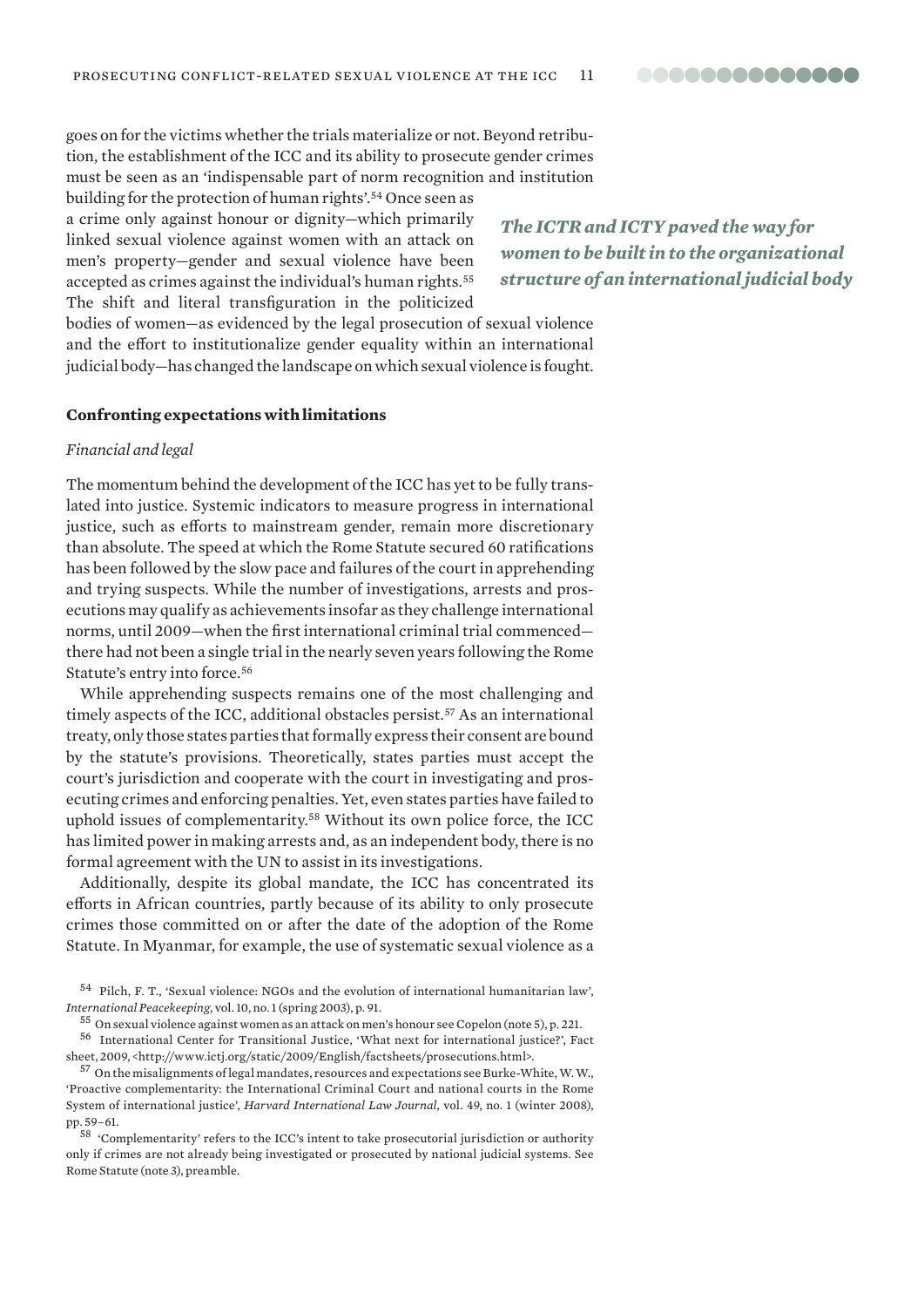part of the government's anti-insurgency tactics has been alleged.59 Yet no ICC investigations currently exist in Myanmar. Myanmar is not a party to the ICC and no mandate has been granted by the UN Security Council to investigate the situation; legally, the ICC has no responsibility to investigate.

#### *Political and cultural*

Significant political and cultural limitations to the efforts to prosecute sexual violence persist. The ICC's emphasis on individual accountability contributes to the obscuring of the structural causes as well as the political and economic contexts of sexual and gender violence.<sup>60</sup> Indeed, since the ICC intended only to try a few superior commanders for the crimes committed by many, other deeper problems, specific to a region's socio-economic make-up will persist. Established as a 'court of last resort', the ICC had hoped and expected national judicial bodies to bring to justice other, lesser-known perpetrators. This ambition, however, has fallen through the cracks of complementarity with little notice.

Despite the provisions for protecting victims throughout the ICC's investigative process, unanticipated adverse effects have not gone unnoticed. While some proponents of the ICC argue that testimony allows individuals to account for their narrative, others contend that ongoing security concerns, lack of legal aid during the application phase, the burden of proof, the right to silence and lack of survivors' control over the criminal trial may actually 'reinforce victimization instead of mitigating it'.<sup>61</sup> Likewise, the patriarchal roots of the language of law itself have been called into question by some women's human rights advocates, who emphasize that the expansion of international legal mandates and resolutions do little to ultimately protect victims of rape and other forms of sexual violence.<sup>62</sup>

# IV. Looking forward

Whether the ICC can actually serve as a catalyst in the elimination of sexual violence as an instrument of war depends on how well, and how earnestly, it chooses to define its progress. The upcoming Review Conference of the Rome Statute in 2010 marks a pivotal opportunity for such critical questions to emerge. If proponents of the Rome Statute's current mission hope to retain its desired objectives—of both providing justice and contributing to preven-

60 Wilson, R. A., 'Is the legalization of human rights really the problem?', eds S. Meckled-Garcia and B. Cali, *The Legalization of Human Rights: Multidisciplinary Perspectives on Human Rights and Human Rights Law* (Routledge: London, 2005), pp. 81–87.

 $61$  Drumbl (note 20), p. 24. See also Goetz, M., 'The international criminal court and its relevance to affected communities', eds N. Waddell and P. Clark, *Courting Conflict? Justice, Peace and the ICC in Africa* (Royal African Society: London, 2008), pp. 69–70.

62 Kapur, R., 'Revisioning the role of law in women's human rights struggles', eds Meckled-Garcia and Cali (note 60), pp. 101–12.

<sup>59</sup> E.g. Shan Human Rights Foundation and Shan Women's Action Network, 'License to rape: the Burmese military regime's use of sexual violence in the ongoing war in Shan State', May 2002, <http://www.shanland.org/resources/bookspub/humanrights/LtoR>; and Karen Women's Organization, 'Shattering silences: Karen women speak out about the Burmese military regime's use of rape as a strategy of war in Karen State', Apr. 2004, <http://www.burmalibrary.org/docs/Shatter ing\_Silences.htm>.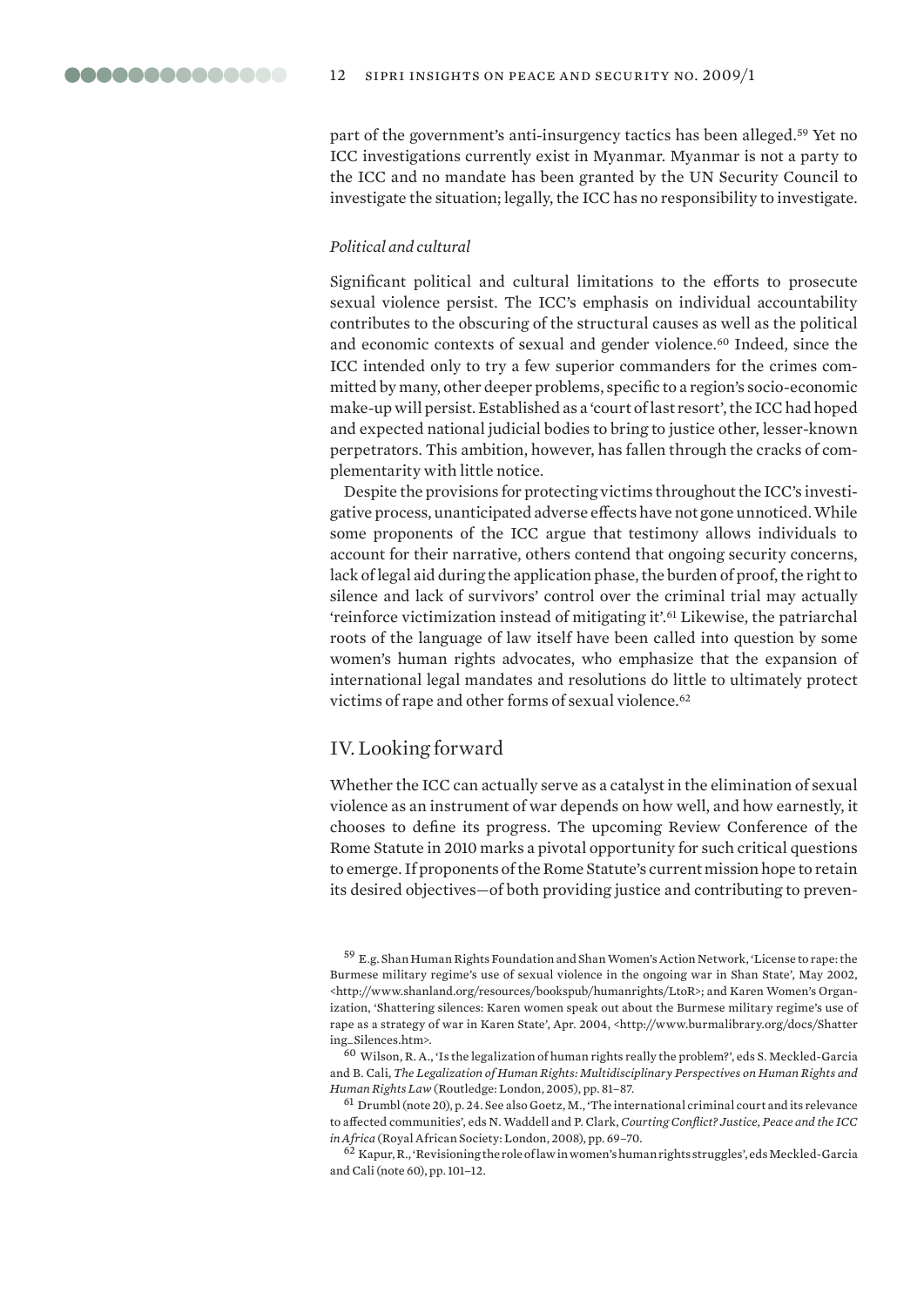tion—then a redefinition of justice as well as a recalculation of how to measure progress is in order.

While the discourse of international law provides a platform to acknowledge a universalized set of rights, it is only a starting point from which to diversify the appropriate approach to realizing justice. Although all of the situations that the ICC is currently investigating are in Africa, it is critical to distinguish the modalities of sexual violence in distinct contexts, in order to formulate responses that meet the specific needs of survivors and communities. Such context-specific responses cannot occur unless survivors are incorporated into the process of redefining what justice looks like for them, specifically in ways that fit both their country's political histories and the distinct culture of their communities.

If the ICC hopes to serve as a symbol of deterrence, then the international community must be prepared to justify whether symbolic purpose alone is good enough and if it can even live up to its ascribed symbolic status. How much of a deterrent is the ICC if its ability to actually apprehend suspects

remain constrained? More importantly, proponents of deterring rape and other forms of sexual violence must not be satisfied with an international legal emblem of intolerance. To truly deter the gravest human rights abuses, what is on trial—including but not limited to, the status of women, root causes of poverty and the socio-economic conditions that contribute to societal power imbalances—

must be assessed with more long-term fervour than who has been charged. To accomplish this, the ICC may find that its current progress in integrating gender equity throughout the justice process is an outcome worth commending.

How international responses to sexual violence come to be remembered holds the potential to create a collective vision of how it can be prevented in the future. Yet the ICC must not alone bear the weight of prosecuting perpetrators of genocide, war crimes and crimes against humanity. Indeed some countries have preferred to try to strengthen the national capacity to implement the norms of the IHL—this is illustrated in Uganda's newly formed national High Court Division, developed to deal with serious war crimes, including those committed by Joseph Kony and other leaders of the LRA.<sup>63</sup> In light of the adoption of UN Security Council Resolution 1820, Srgjan Kerim, UN General Assembly President, noted that more efforts were needed to address sexual violence against women.64 As long as rape and other forms of sexual violence continue to be systematically used as weapons of war, the call for more efforts is a modest expression of the urgent need for change.

The potential for the ICC to proactively prevent gender crimes has not despite initial anticipations—been fully developed in its present capacity, as it serves the duties of a reactive judicial body. However, by reframing rape and other forms of sexual violence as war crimes, the Rome Statute became the first permanent international legal entity to emphasize the relationship

*Established as a 'court of last resort', the ICC had hoped and expected national judicial bodies to bring to justice other, lesser-known perpetrators* 

<sup>63 &#</sup>x27;Uganda: war crimes court set up', *Africa Research Bulletin: Political, Cultural and Social Series*, vol. 45, no. 5 (June 2008).

<sup>64</sup> Kerim stated, 'Clearly we all have to do more to prevent human rights violations against women and girls in situations of armed conflict, do more to punish perpetrators and end the impunity of war crime violators' quoted in United Nations (note 2).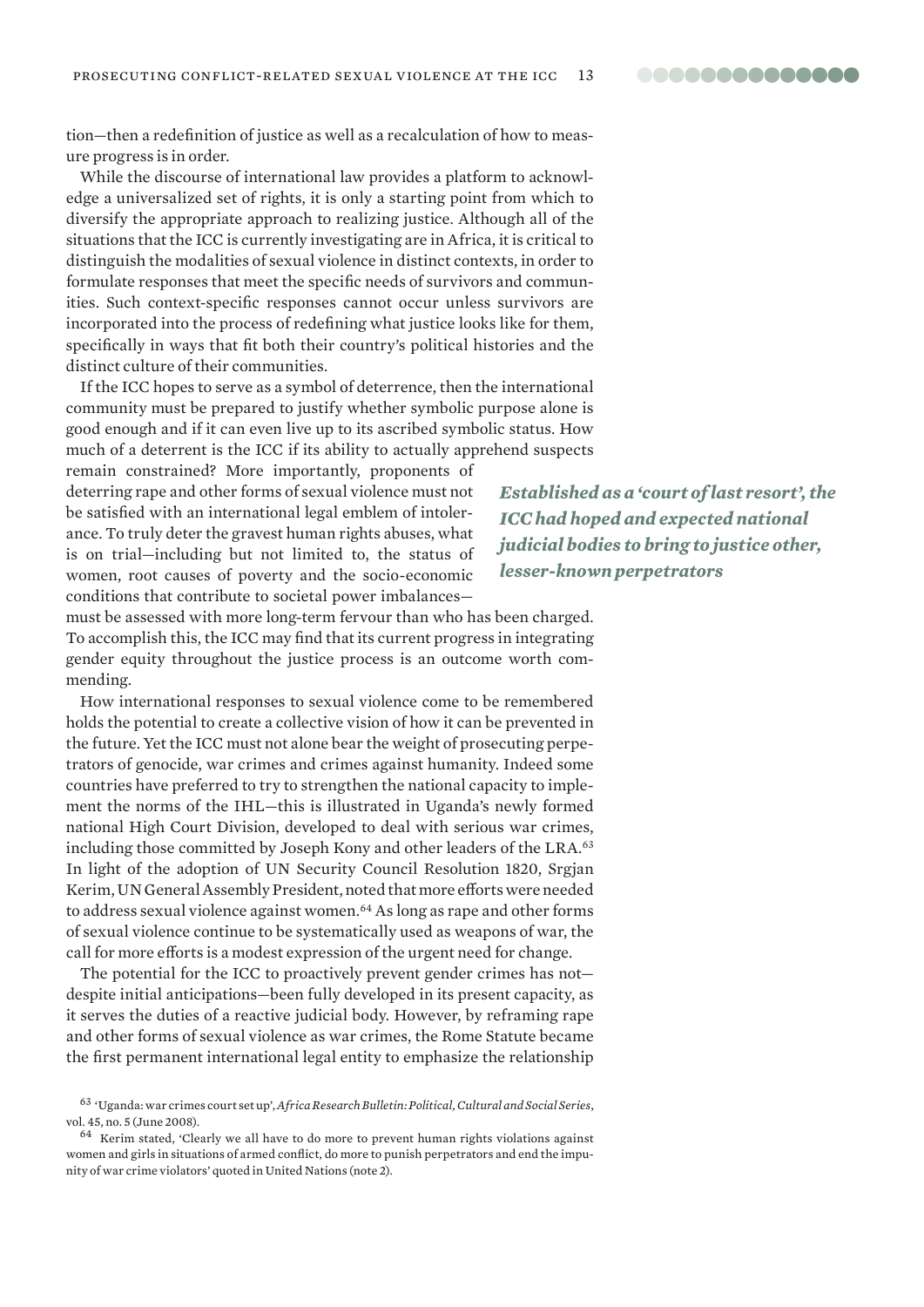between impunity and prevention in conflict-ridden regions. With the problem internationally defined, the Review Conference of the Rome Statute should seek feedback on the possibility of developing a more aggressive international preventive organ within the ICC, which could coordinate local and regional outreach efforts to boost the role of women in local and national leadership positions. It could also establish much needed benchmark mechanisms for fighting impunity specific to sexual violence. The attendance of women's groups from affected regions at the conference may, as a first step, gesture to both long-term gender mainstreaming possibilities, as well as to the need to identify a permanent role for local leaders in shaping international law.

# V. Conclusions

The Rome Statute set a new direction in the trajectory of international criminal justice when it integrated gender into its structure and procedures. Despite optimistic expectations, the codification of sexual and gender violence in international law has not proved to be enough of a deterrent to prevent such violence from occurring before, during and after conflict. On the contrary, sexually violent crimes are actually on the rise.65

Since coming into force in 2002, the ICC's advances in combating the pervasive and silent war waged against women are extraordinary. Within the

*The ICC must not alone bear the weight of prosecuting perpetrators of genocide, war crimes and crimes against humanity* past year, the issuing of new arrest warrants and the apprehending of wanted suspects—in addition to current and newly scheduled trials—have revitalized hope of the court's credibility and reliability. While measuring the progress made by the ICC thus far has proved elusive at best, with much ambiguity

prevailing, only those survivors most affected by its outcomes may be able to actually define 'successful' gender crime justice in the future.

Shifting norms do not neatly translate into ubiquitous adoptions of day-today justice for all women, especially during periods of conflict. Judge Goldstone spoke to the grim outlook of rapid change when he stated that 'the hope of "never again" [has become] the reality of again and again'.<sup>66</sup> In the short run, the 2010 Review Conference of the Rome Statute offers a venue for clarification on how to measure small achievements. Although, in the long run, questions regarding when and how sexual violence will cease to be used as a tactic of war must be asked with vehemence to all witnesses of the 21st century, whether directly affected by conflict or not. While responses to sexual violence must be diversified, the ICC's quest for justice must be remembered as a universal pursuit if a collective vision of prevention is to be accepted as the next, and possibly only, step forward.

65 OCHA and IRIN (note 1); and UNIFEM (note 1).

<sup>66</sup> As quoted in Booth, C., 'Prospects and issues for the International Criminal Court: lessons from Yugoslavia and Rwanda', ed. P. Sands, *From Nuremberg to the Hague: The Future of International Criminal Justice* (Cambridge University Press: Cambridge, 2003), p. 157.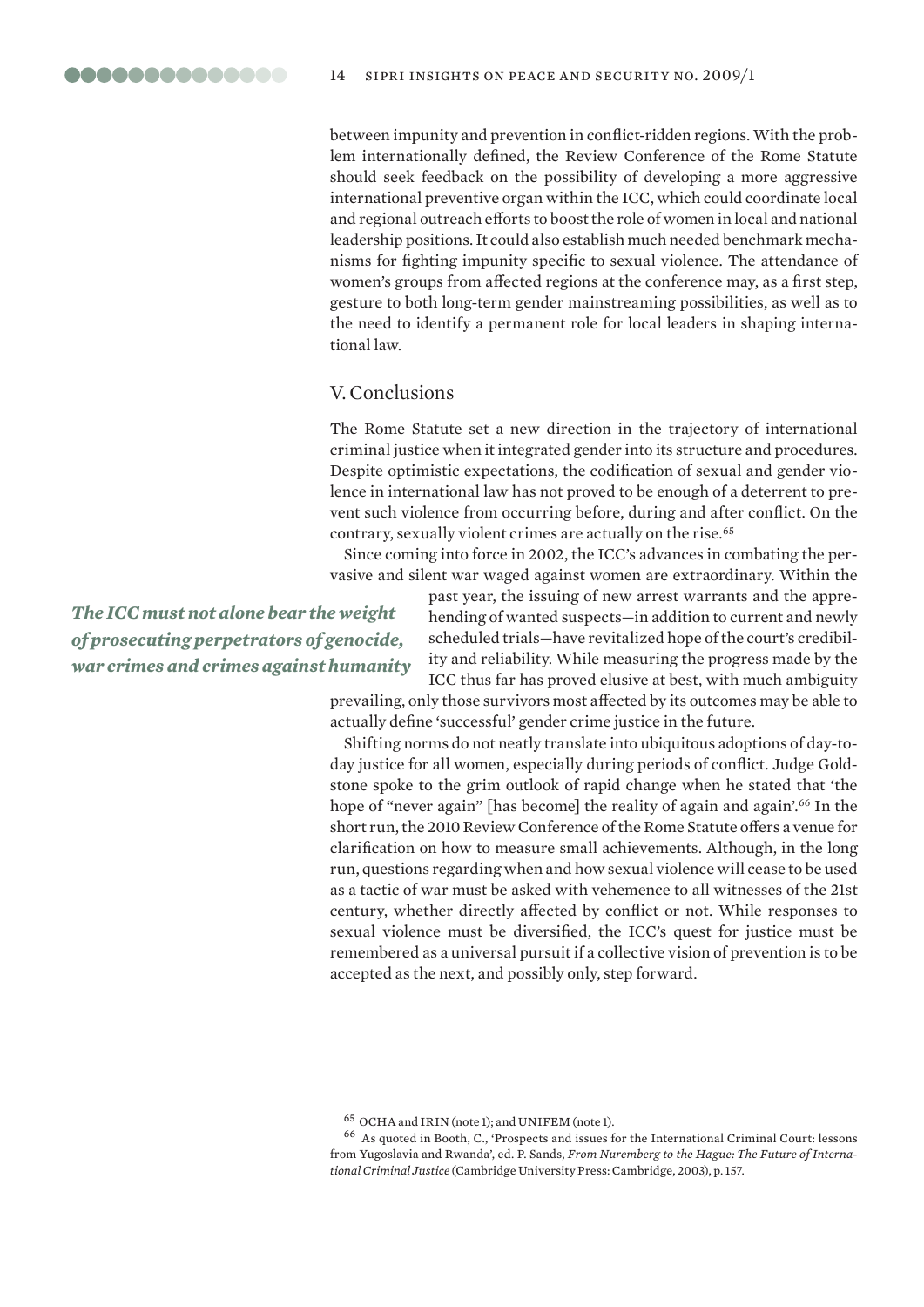**00000000000000** 

# Abbreviations

| CAR         | Central African Republic                                  |
|-------------|-----------------------------------------------------------|
| <b>DRC</b>  | Democratic Republic of the Congo                          |
| <b>IASC</b> | <b>Inter-Agency Standing Committee</b>                    |
| <b>ICC</b>  | <b>International Criminal Court</b>                       |
| <b>ICTR</b> | International Criminal Tribunal for Rwanda                |
| <b>ICTY</b> | International Criminal Tribunal for the former Yugoslavia |
| <b>IHL</b>  | International humanitarian law                            |
| <b>LRA</b>  | Lord's Resistance Army                                    |
| NGO         | Non-governmental organizations                            |
| OTP         | Office of the Prosecutor                                  |
| <b>VWU</b>  | Victims and Witnesses Unit                                |

# Recent SIPRI publications

#### SIPRI Yearbook 2008: Armaments, Disarmament and International Security

Oxford University Press, 2008

#### Air Transport and Destabilizing Commodity Flows

SIPRI Policy Paper no. 24 by Hugh Griffiths and Mark Bromley SIPRI, May 2009

#### Enforcing European Union Law on Exports of Dual-Use Goods

SIPRI Research Report no. 24 by Anna Wetter Oxford University Press, 2009

#### China's expanding peacekeeping role: its significance and the policy

implications SIPRI Policy Brief by Bates Gill and Chin-hao Huang SIPRI, February 2009

#### Chemical and Biochemical Non-lethal Weapons: Political and Technical Aspects

SIPRI Policy Paper no. 23 By Ronald G. Sutherland SIPRI, November 2008

#### Resource–conflict links in Sierra Leone and the Democratic Republic of the

#### **Congo**

SIPRI Insights on Peace and Security no. 2008/2 By Ruben de Koning SIPRI, October 2008

#### Terrorism in Asymmetrical Conflict: Ideological and Structural Aspects

SIPRI Research Report no. 23 by Ekaterina Stepanova Oxford University Press, 2008

# Humanitarian Military Intervention: The Conditions for Success and Failure

By Taylor B. Seybolt Oxford University Press, 2007/2008